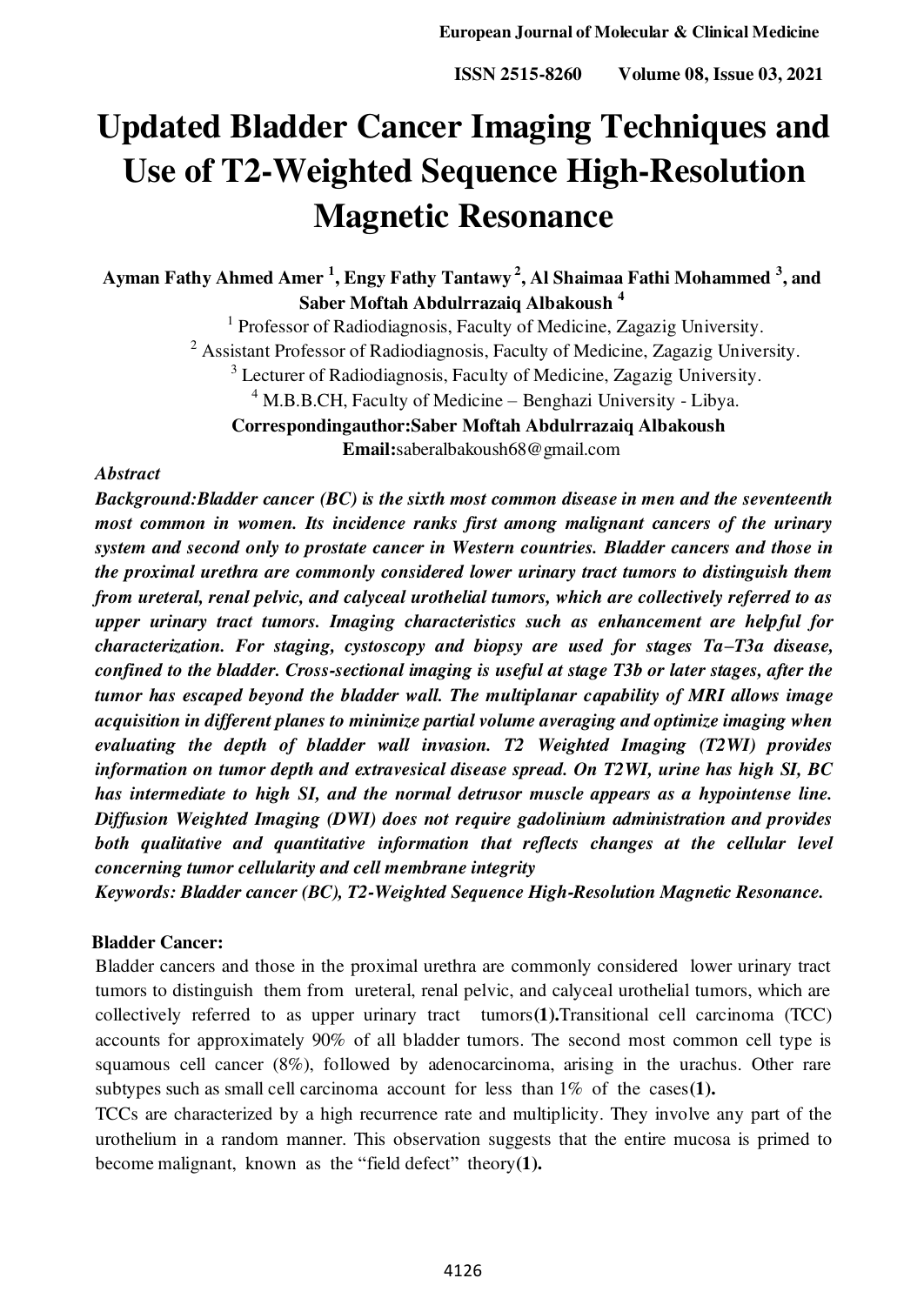## **Staging of Bladder Cancer**

The TNM and the Jewett-Strong-Marshall classification systems are used in classifying bladder tumors. The TNM staging system has become the system of choice primarily because it is more detailed, comprehensive, showing nodal involvement and distant metastasis. The TNM system, is identical to the American Joint Committee on Cancer system **(1).**



**(Figure 1):** Schematic diagram of T staging of bladder tumor**(1).** 

# **Clinical presentation of bladder cancer**

## **Local Symptoms**

Over 80% of patients with bladder cancer have hematuria, which is typically macroscopic and painless**(2).**According to the American Urological Association guidelines, patients with asymptomatic microscopic hematuria who have no evidence of primary renal disease and in whom benign causes such as menstruation, exercise, trauma, and infection have been excluded require urologic work-up**(3).** Urgency pelvic heaviness are also may be presented**(2).** 

## **Metastatic Symptoms**

Hematogenous metastasis most commonly occurs to the lung, bones, liver, and adrenal glands**(1).**  Metastatic symptoms include weight loss and loss of appetite; bone pain, with or without pathologic fracture; and lower extremity pain and edema due to obstruction of venous and lymphatic tributaries by nodal metastasis. Uremic symptoms can occur from ureteral obstruction caused by local tumor growth or retroperitoneal adenopathy secondary to nodal metastasis**(4).**

| <b>Stage</b>      | Characteristics of TNM classification system     |
|-------------------|--------------------------------------------------|
| Primary tumor (T) |                                                  |
| <b>Tis</b>        | Carcinoma in situ: flat tumor                    |
| Ta                | Noninvasive papillary carcinoma                  |
| T1                | Tumor invades subepithelial connective tissue    |
| T2                | Tumor invades muscle layer                       |
| T <sub>2</sub> a  | Tumor invades superficial muscle (inner half)    |
| T2b               | Tumor invades deep muscle (outer half)           |
| <b>T3</b>         | Tumor invades perivesical tissue                 |
| T <sub>3</sub> a  | Tumor invades perivesical tissue microscopically |

**Table (1):Cancer bladder TNM classification system(1).**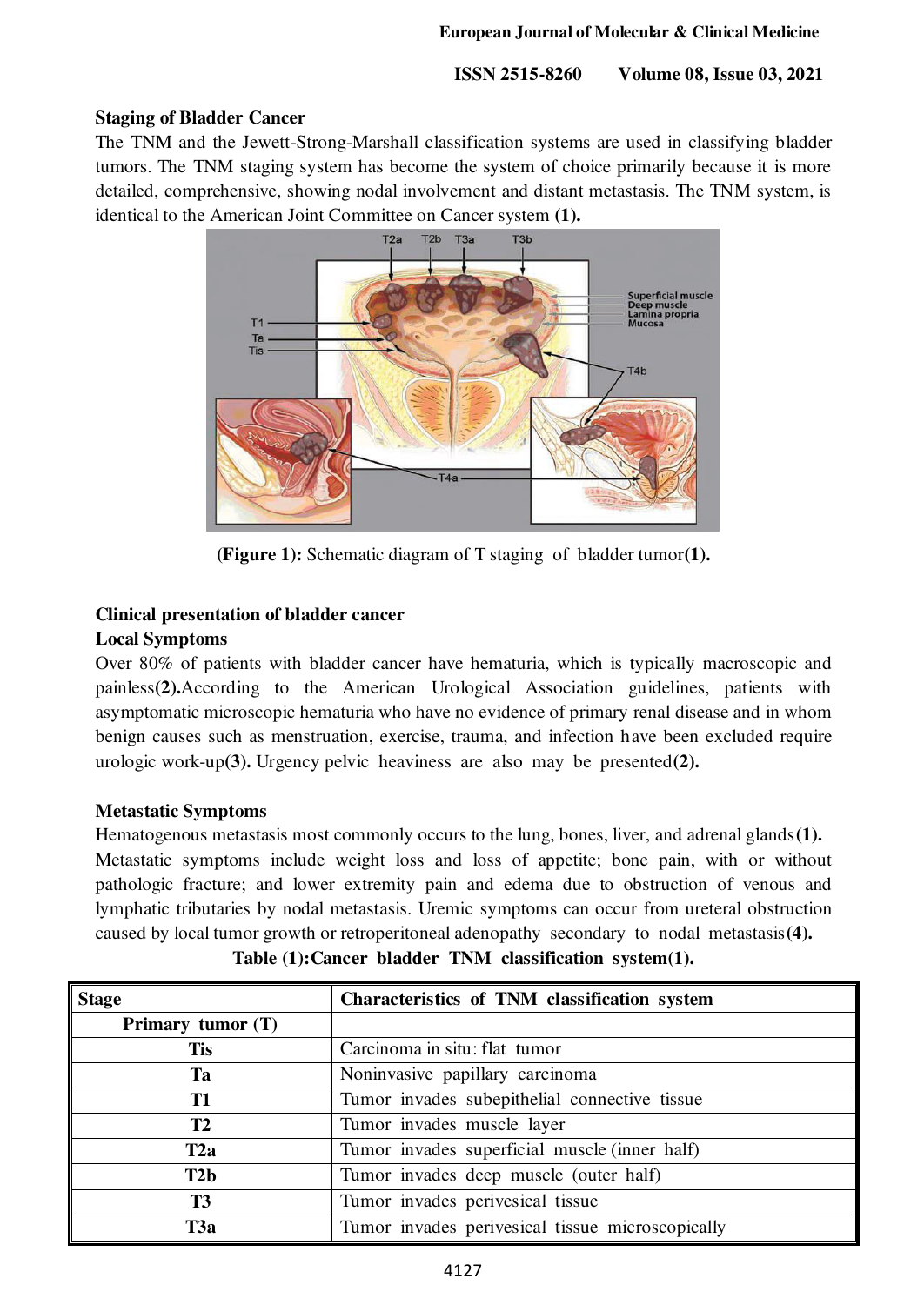| T <sub>3</sub> b       | Tumor invades perivesical tissue macroscopically (extravesical mass)   |
|------------------------|------------------------------------------------------------------------|
| <b>T4</b>              | Tumor invades the adjacent organs                                      |
| T <sub>4</sub> a       | Tumor invades prostate, uterus, or vagina                              |
| T <sub>4</sub> b       | Tumor invades pelvic wall or abdominal wall                            |
| Lymph nodes $(N)$      |                                                                        |
| N <sub>0</sub>         | No regional lymph node metastasis                                      |
| N1                     | Metastasis in a single lymph node $\leq$ 2 cm in greatest dimension    |
| N2                     | Metastasis in a single lymph node $> 2$ cm but $\leq$ 5 cm in greatest |
|                        | dimension or metastases in multiple lymph nodes, none > 5 cm.          |
| N <sub>3</sub>         | Metastasis in a lymph node $>$ 5 cm in greatest dimension              |
| Distant metastasis (M) |                                                                        |
| $\bf M0$               | No distant metastasis                                                  |
| $\mathbf{M1}$          | Distant metastasis                                                     |

#### **Imaging of bladder cancer**

Radiologists may encounter bladder cancer as a mass found on routine imaging, staging, or follow-up after therapy. In the first instance, an incidentally noted mass in the bladder has a broad differential diagnosis, including benign (papilloma, hamartoma, leiomyoma) or malignant neoplasm, hematoma, calculus, fungus ball, cystitis cystica, foreign body, and endometriosis**(5).** Imaging characteristics such as enhancement are helpful for characterization. For staging, cystoscopy and biopsy are used for stages Ta–T3a disease, confined to the bladder. Crosssectional imaging is useful at stage T3b or later stages, after the tumor has escaped beyond the bladder wall**(5).** 

## **1-Excretory Urography**

It involves injection of iodinated intravenous contrast medium and subsequent radiographs to demonstrate excretion of contrast into the kidneys, collecting systems, ureters and bladder. The primary bladder tumor may appear as a small capacity thick walled bladder or as a focal mass, which appears as a filling defect. If the tumor is multifocal, lesions may also be identified in the ureters or in the pelvicalyceal system. These lesions may appear as filling defects or as distortion of the pelvicalyceal or as ureteric strictures. The main limitation of excretory urography is that superficial or small tumors may not be identified, and if a tumor is identified there is no indication of the degree of invasion **(5) and(6).**



**(Figure 2):**Intravenous urography demonstrates a nodular filling defect (arrow) at the right urinary bladder wall; denoting underling bladder mass**(6).**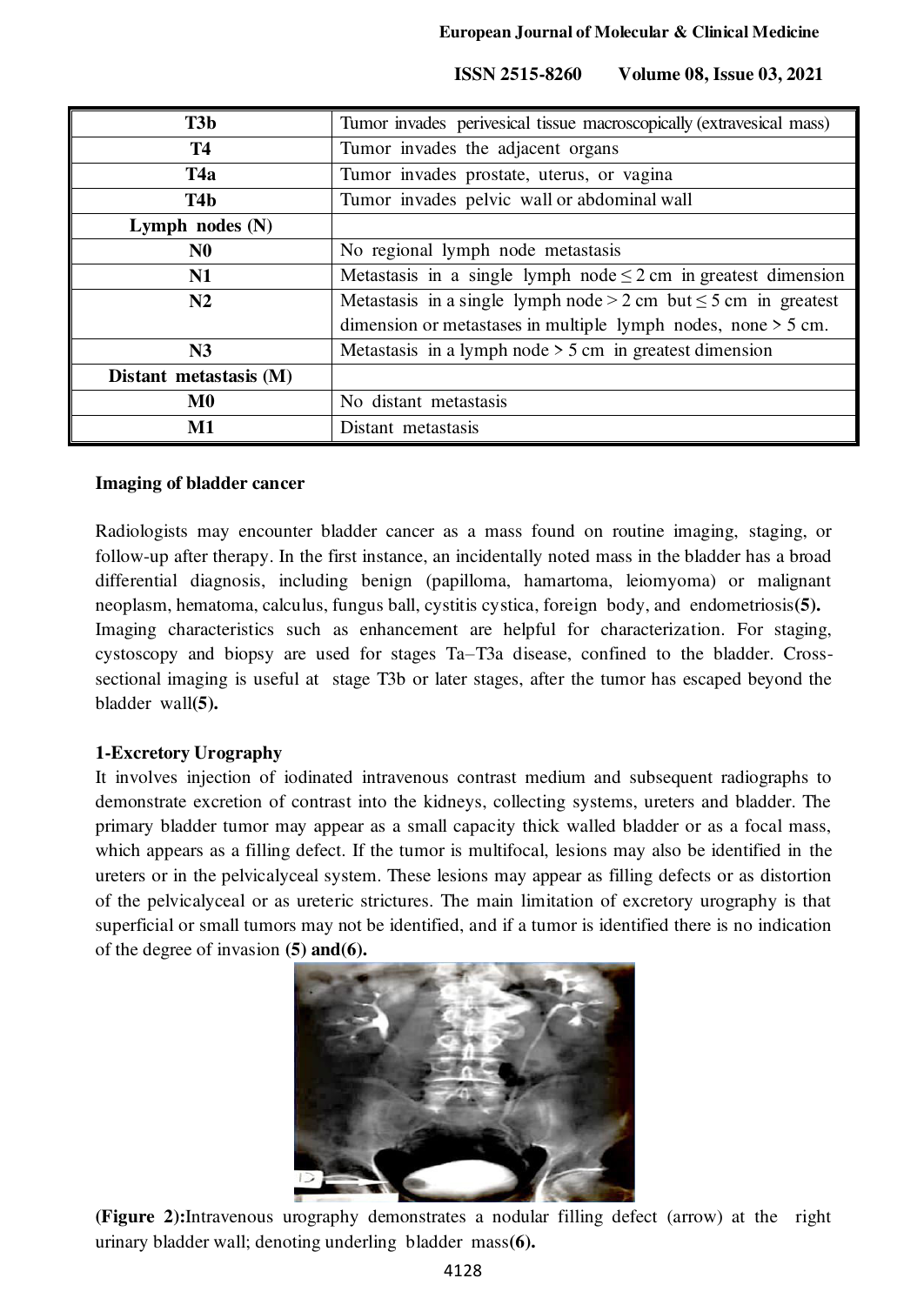

**(Figure 3):**Excretory urogram shows low capacity bladder and irregular wall thickening (arrows), consistent with infiltrating bladder tumor**(5).** 

# **2. Sonography**

Transabdominal, transurethral, transvaginal, and transrectal sonographic approaches have been used for assessment of bladder cancer. Transabdominal sonography is used to detect bladder tumors although it is poor prognosis. Moreover, accurate tumor staging using sonography is not possible because of the limited resolution of the different layers of the bladder wall. However, If the tumor is found incidentally on transabdominal sonography, it often appears as a polypoid or plaquelike, hypoechoic lesion that may project into the bladder. Moreover, blood flow can be shown in tumors on Doppler sonography **(5) and(6).** 

Intravesical sonography is reported to be superior to transabdominal sonography with an accuracy ranging from 62% to 92%. However, its role in detecting and staging locally aggressive tumors is limited because of poor visualization of extravesical structures. Transvaginal and transrectal approaches may have advantages for tumors in specific locations close to the vagina and the rectum**(7).**





**(Figure 4):** (a). Ultrasonography for bladder tumor; obtained in sagittal plane reveals a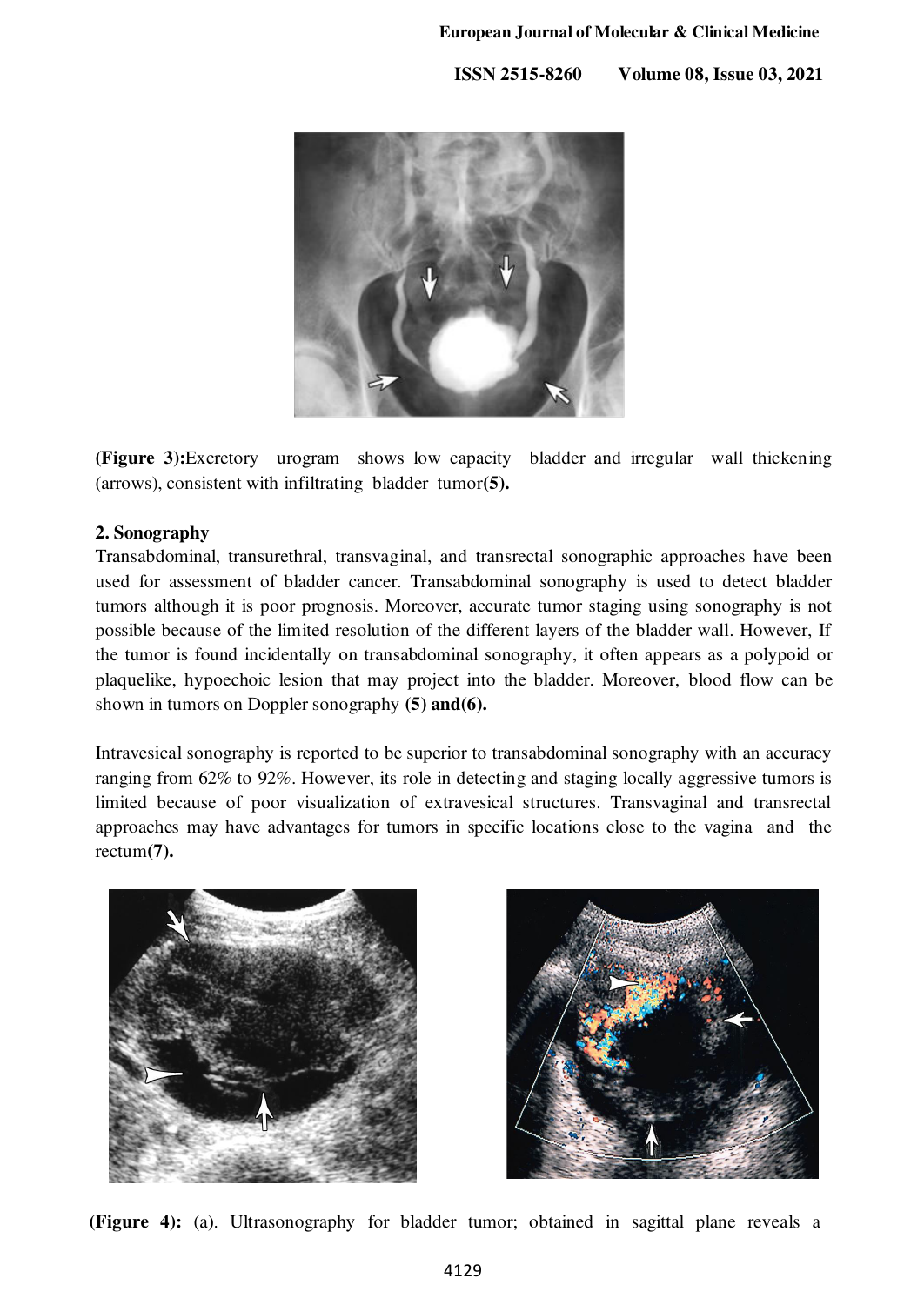#### **European Journal of Molecular & Clinical Medicine**

#### **ISSN 2515-8260 Volume 08, Issue 03, 2021**

heterogeneous mass (arrows) at the anti-dependent aspect of bladder. anechoic material within bladder represents urine (arrowhead). (b). color doppler ultrasonography for bladder tumor; obtained in transverse plane shows blood flow (arrowhead) within the tumor (arrows)**(5).** 

## **3. Computed Tomography (CT)**

Bladder cancer may manifest with various patterns of tumor growth along thebladder wall, includingpapillary, sessile, infiltrating,mixed or flat lesions. T1-stage tumors appear as pedunculated lesions or asymmetrical thickening of the bladder. Hematoma andmuscle trabeculations are potential mimics of these tumors. T2-stage lesions arecharacteristically sessile tumors. CT cannot determine the depth of bladder wall invasion; it can however distinguish T3a from T3b or higher stage tumors**(5).** 

T3b tumors produce an irregular outer bladder wall or soft tissue infiltration or stranding into the perivesical fat in the region of the tumor. Adjacent organ invasion can be excluded if a clear plane of separation is preserved, although the presence or absence of the fat plane is not completely reliable for determination of microscopic invasion. The tumor tissue within the invaded organ enhances similar to the bladder tumor with associated enlargement of the invaded organ. The reportedaccuracy in local staging of bladder cancer varies widely. The overall accuracy of CT for staging has been variously reported as 55-92%witha tendency to overstaging**(6) and(8).**



**(Figure 5):**Contrast enhanced CT image demonstrates a bladder mass; seen at the right lateral wall (arrow) with homogeneous enhancement**(6).** 



**(Figure 6):**Contrast enhanced CT image demonstrates infiltrating bladder mass, manifested with irregular enhancing polypoid bladder wall thickening; sparing the posterior wall (arrow) with another focal mass at the distal right ureter and bilateral hydroureter (arrowheads)**(5).**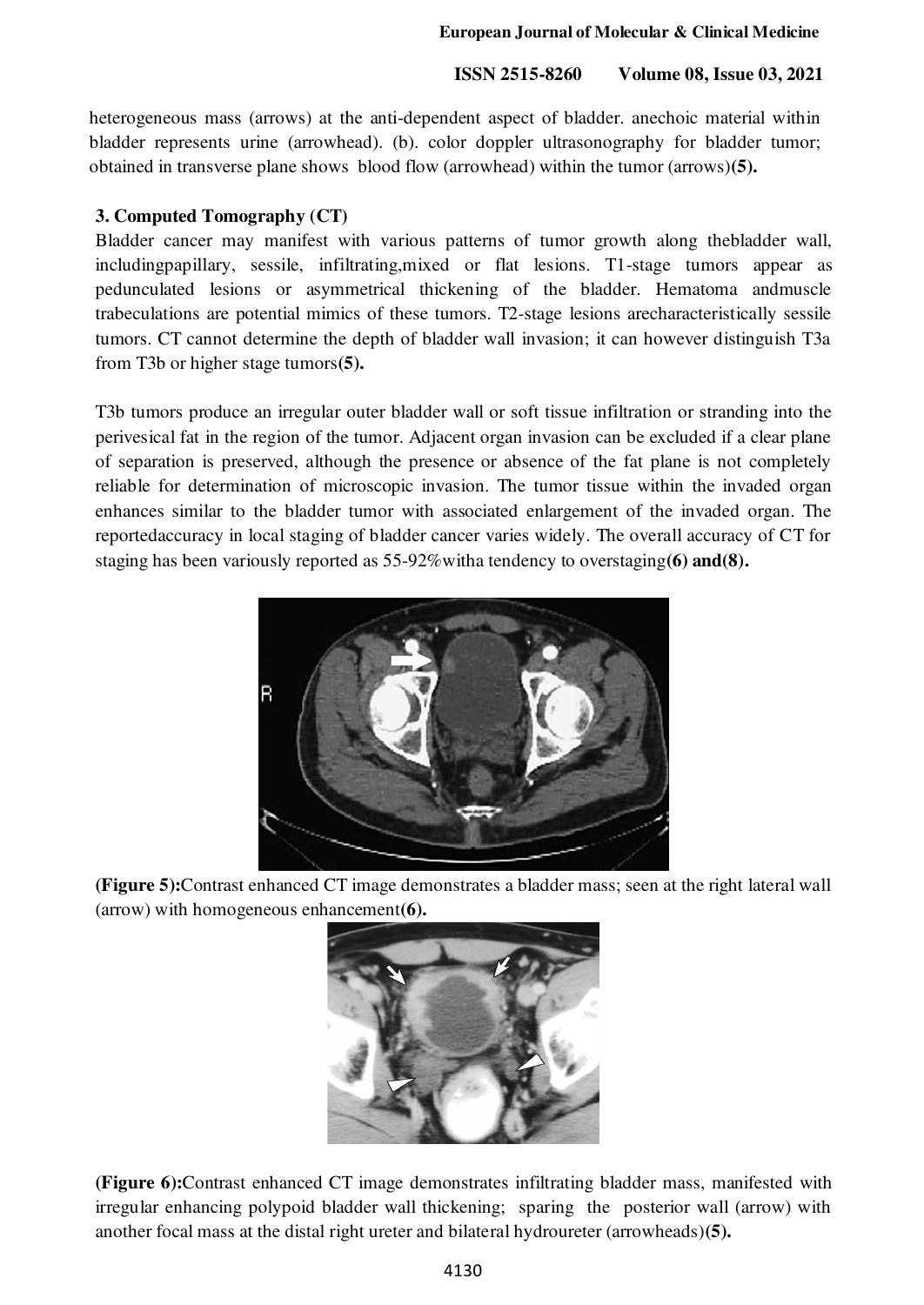#### **4- Magnetic Resonance Imaging (MRI)Technique**

 A dedicated bladder multi-parametric MRI (mp-MRI) protocol should include at least anatomic T2WI with a small field of view (FOV) in three planes (axial, sagittal, and coronal), a large FOV axial T1WI, DWI, and DCEI. The study of the bladder requires high spatial resolution that can be achieved with the use of a phased-array external surface coil (such as a cardiac coil) to increase signal-to-noise ratio, thin sections (3 mm), no interslice gaps, and a large matrix size**(9).**

The multiplanar capability of MRI allows image acquisition in different planes to minimize partial volume averaging and optimize imaging when evaluating the depth of bladder wall invasion. Coronal reformats are useful for delineating tumors located in the lateral bladder wall and dome, whereas sagittal images better depict lesions of the anterior and posterior wall and dome. These planes also help with local node detection**(10).**

## **T1-weighted and T2-weighted imaging**

T1WI is used for identifying intraluminal extension of the tumor, extravesical fat infiltration, pelvic lymphadenopathy, and bone metastases. Differentiation of the BC from the detrusor muscle is problematic on T1WI because both have intermediate SI**(9).**

T2WI provides information on tumor depth and extravesical disease spread. On T2WI, urine has high SI, BC has intermediate to high SI, and the normal detrusor muscle appears as a hypointense line. BC lesions, which can be superficial or papillary, appear as hypo- to isointense filling defects compared with the urine. In cases of non-muscle invasive bladder cancer (NMIBC), the low-SI detrusor lining adjacent to the tumor is preserved whereas an interrupted irregular detrusor lining is observed in muscle invasive bladder cancer (MIBC) **(9).**

Findings suggestive of NMIBC tumors are muscle layer tenting of the bladder wall, fernlike vasculature, and uninterrupted submucosal enhancement. Findings suggestive of invasive tumors are an irregular wall at the base of the tumor, focal wall enhancement, and wall thickening around the tumor**(6).**

 Tumor invasion into adjacent organs (prostate, uterus, and vagina) can also be better evaluated on T2WI compared with T1WI. The overall local staging accuracy of T2WI for BC has been reported to be 40–67% in reports published in the past 10 years**(11).**

Finally, the very strong urine signal on conventional T2WI can hamper assessment of the extent of bladder wall involvement. Fluid attenuation inversion recovery (FLAIR) sequences selectively suppress the urine signal in the bladder and enable superior and fast T2-weighted assessment of bladder tumors**(12).**

#### **Dynamic contrast-enhanced imaging**

 Three-dimensional fat-suppressed fast spoiled gradient recalled echo T1-weighted images are obtained before and after intravenous paramagnetic agent administration and enable in-vivo assessment of tumor blood flow and permeability. The contrast agent is taken up more readily by tumor than surrounding normal tissue because the tumor has abnormal vasculature including vascular dilatation, vascular hyperpermeability, and increased vascular density.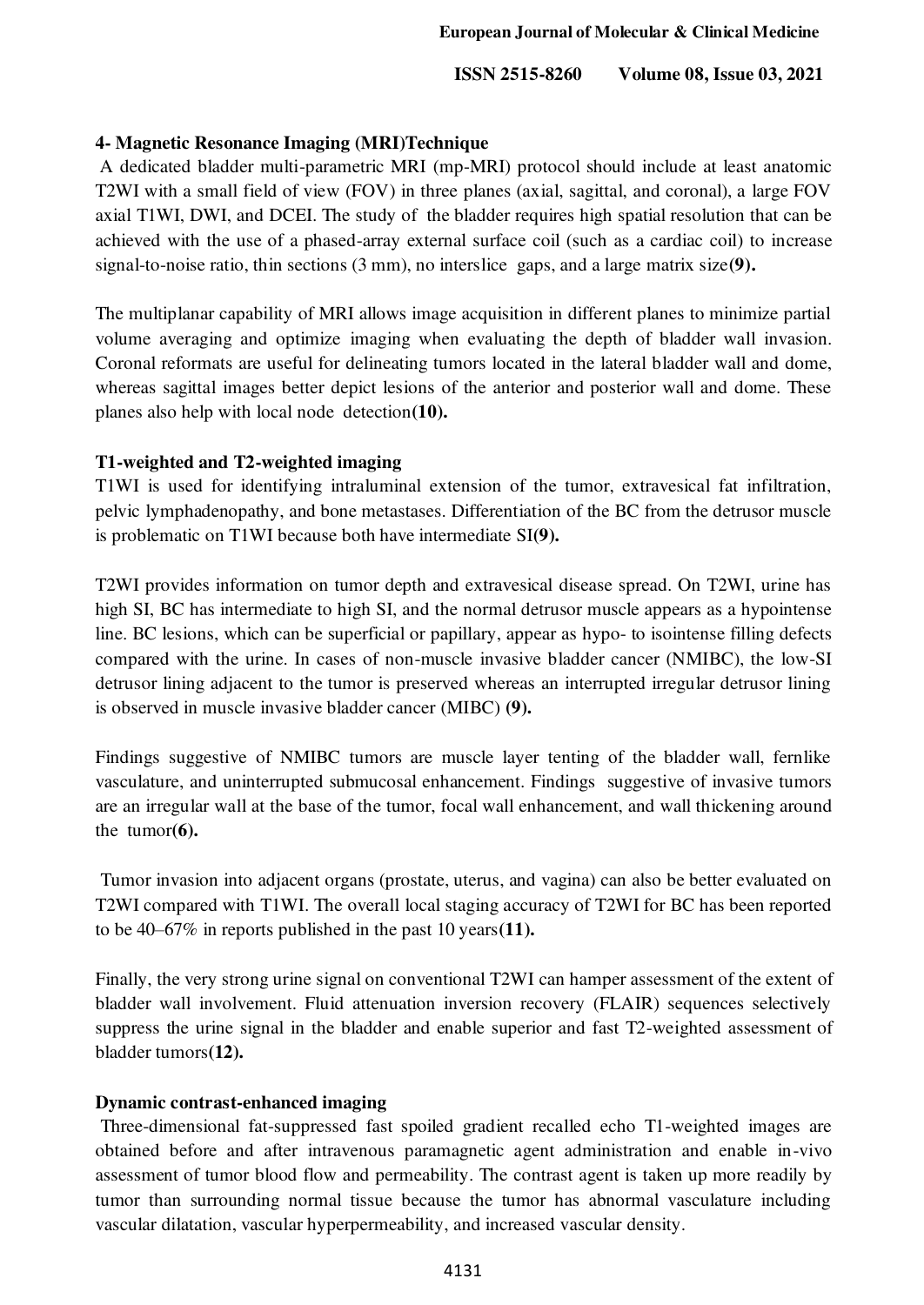Although the bladder cancer, mucosa, and submucosa enhance early (at 20 s after contrast material injection), the muscle layer maintains its hypointensity and enhances late (at 60 s) **(12) and (9).** on delayed (>5 min) imaging, urine has high SI, thereby clearly showing the intraluminal portion of the bladder tumor, although small bladder wall tumors are obscure**(13).**

#### **Diffusion-weighted imaging (DWI)**

 DWI does not require gadolinium administration and provides both qualitative and quantitative information that reflects changes at the cellular level concerning tumor cellularity and cell membrane integrity**(14) and (15).** 

 For most bladder tumors, increased cellular density manifests as increased SI on DW images with a reduced apparent diffusion coefficient (ADC) at quantitative analysis. A single-shot spin-echo echoplanar sequence performed with chemical shift–selective fat-suppression techniques at b values of 0 and 800 -1000 s/mm2 is used**(12).** 

The stalk of a papillary tumor, which consists of submucosa with edema and fibrosis, generally shows low SI in contrast to the various SIs on T2WI, and the tumor covering the stalk shows very high SI(14). DWI is also useful for staging sessile tumors. DWI could differentiate thickened submucosa from inflammatory change or fibrosis occurring beneath the tumor, which mimics muscle invasion on T2WI or DCE-MRI. Inflammatory change or fibrosis beneath the tumor shows lower SI than that of the tumor. In such a case DWI could reduce the false-positive diagnosis of muscle invasion**(14) and (15).** 



 **(Figure 7):** A 70-yr-old man with microhematuria. (a) High-resolution T2WI, the right posterolateral aspect of the bladder wall showing a non–muscle-invasive papillary lesion preserving the hypointense detrusor lining underneath (arrow). (b) Dynamic contrast-enhanced imaging subtracted image displaying the enhancement of the lesion, confined to the mucosal layer (arrow). (c) Diffusion-weighted image and (d) apparent diffusion coefficient map showing highly restricted diffusion of the mass with low signal intensity of the submucosal stalk. There is no invasion of the muscle layer**(6).** 

#### **Bladder cancer staging using conventional MRI and functional MRI**

The soft-tissue contrast resolution of MRI makes it the optimal imaging exam for determining bladder cancer T stage. The manifestation of each T stage depends on the MRI sequence, with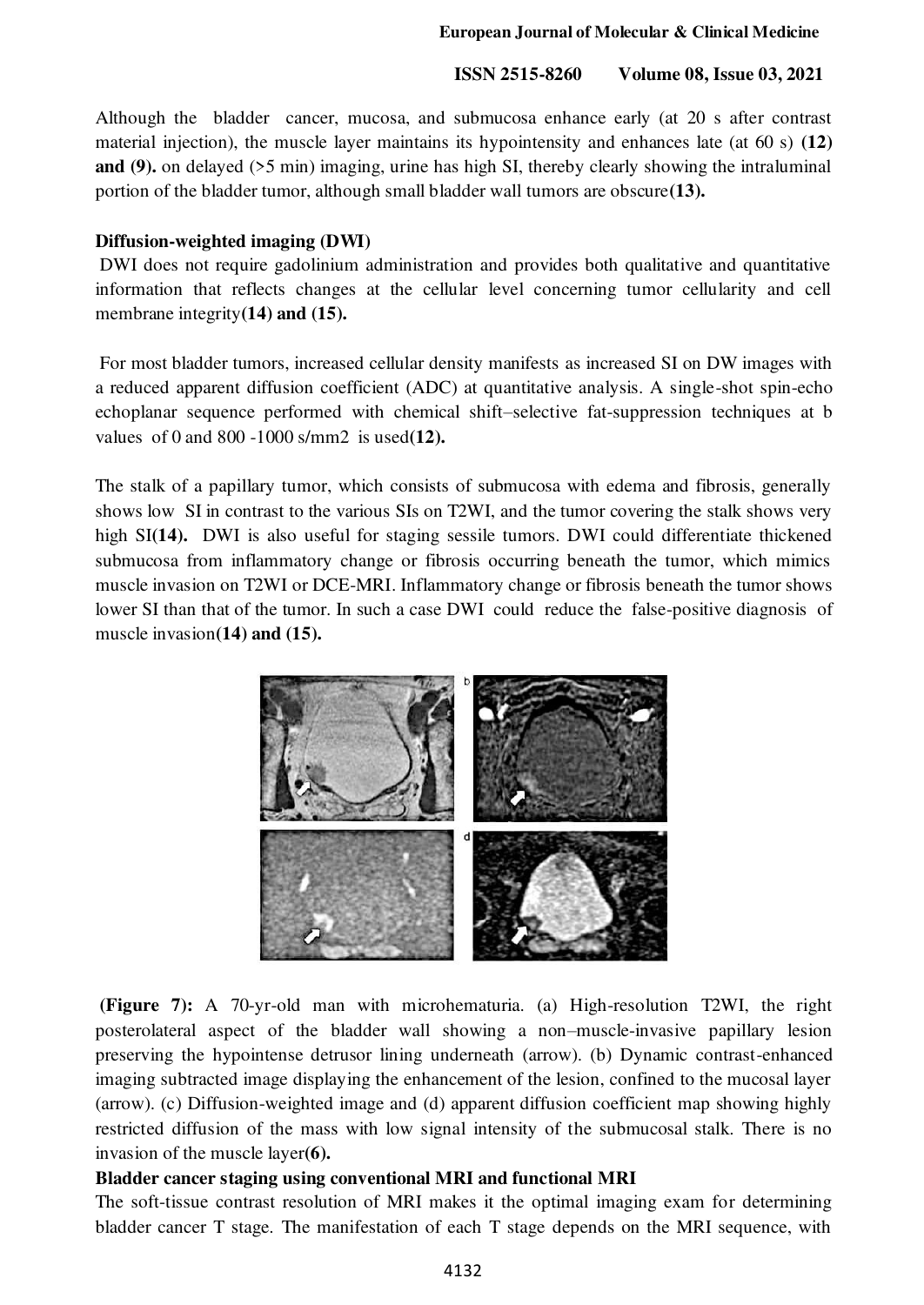**European Journal of Molecular & Clinical Medicine** 

 **ISSN 2515-8260 Volume 08, Issue 03, 2021**

different features for T2W images, DCE images, and DWI. Multiple studies suggest that the accuracy of MRI for determining bladder cancer T stage is optimized when using all three of these sequences together (mp-MRI)**(16).**

#### **A. Bladder cancer staging using T2 WI:-**

On T2W images, the normal detrusor muscle appears as a T2 hypointense band outlining the bladder lumen**(17).** An intact T2 hypointense band suggests stage Ta, Tis, or T1bladder cancer. An irregular inner margin at the junction of the bladder tumor and the T2 hypointense band is consideredT2a disease, while disruption of the T2 hypointense band, without invasion of the adjacent peri-vesical fat, is consideredT2b. Tumor signal extending into the fat is considered T3b, and extension into the adjacent organs or the pelvic wall is T4 **disease (17).** 



**(Figure8):** (A) Axial T2-weightedMRI image of the bladder showing a tumor on the left side (black arrow). White arrow depicts an uninterrupted detrusor muscle layer. This was staged as T1 on MRI and at histopathology. (B) Coronal T2-weighted MRI image of the bladder showing a large solid tumor on the left side. White arrow depicts interruption of the detrusor muscle layer, and the white arrowhead shows normal detrusor muscle. This was staged as T2 on MRI and at histopathology. (C) Axial T2-weighted MRI image of the bladder showing a tumor on the left side. White arrow depicts an extravesical mass. This was staged as T3b on MRI and at histopathology. (D) Coronal T2-weighted MRI image of the bladder showing a large solid tumor on the right side. White arrow depicts invasion of the prostate gland on the right. The white arrowhead shows a normal hyperintense peripheral zone of the prostate gland on the left side. This was staged as T4 on MRI. Initial TURBT staged this as T2;however, subsequent cystectomy confirmed a T4 tumor**(18).**

## **B. Bladder cancer staging using DCE-MRI(53)**

• **Stage T1:** Intact muscle layer at the base of the tumor that shows low signal intensity on T2-weighted MRI and no early enhancement on DCE-MRI.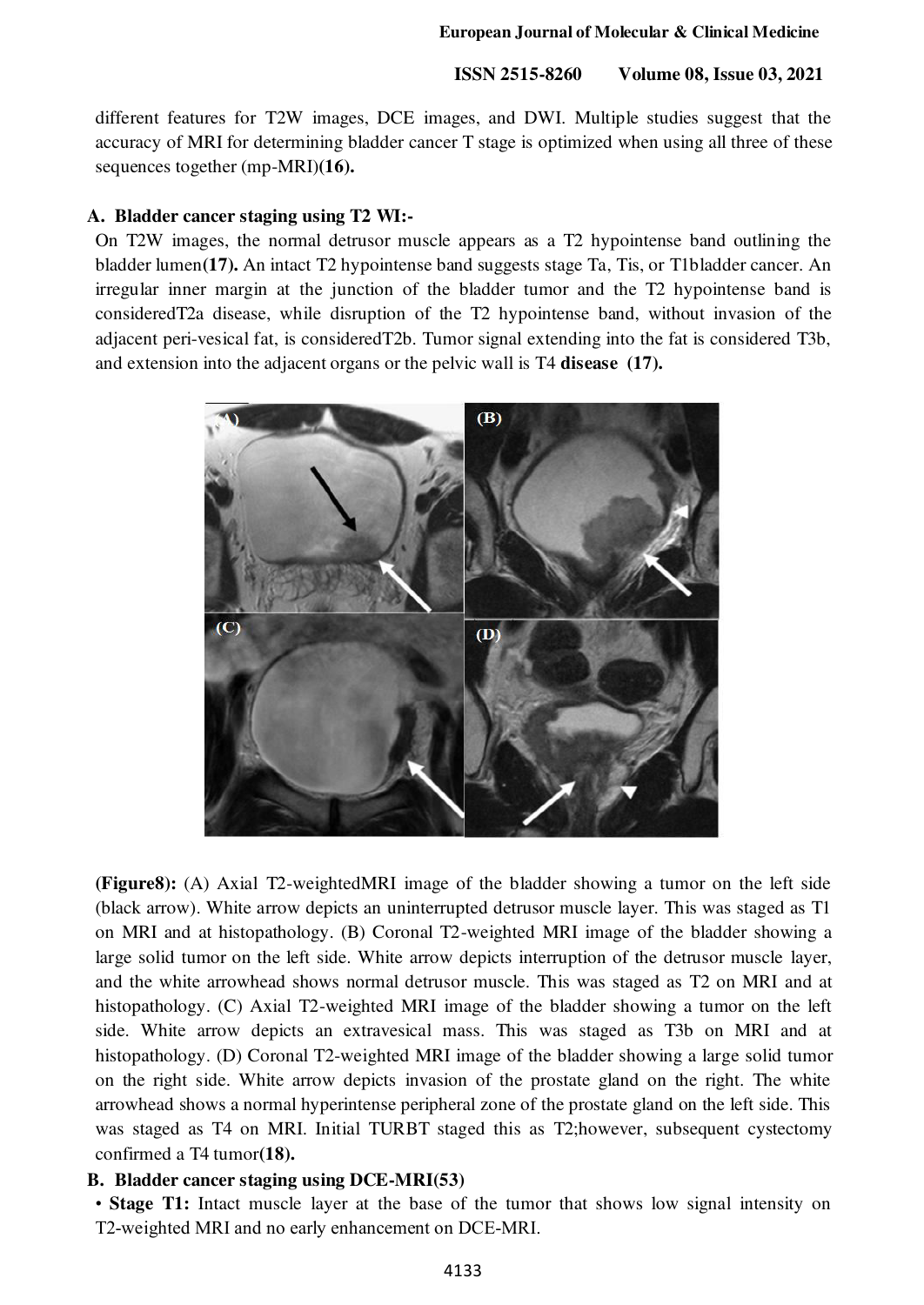• **Stage T2a:** Irregular inner margin of the bladder wall muscle's hypointense line with or without enhancement difference.

• **Stage T2b:** Disrupted hypointense line and early enhancement without perivesical fat infiltration.

• **Stage T3:** Lesion with an irregular shaggy outer border and streaky areas in perivesical fat of the same signal intensity as the tumor.

• **Stage T4:** Lesion extending into an adjacent organ or abdominal and pelvic side walls with the same signal intensity of the primary tumor.

# **Bladder Cancer Staging Using DWI**

A thin, flat, high SI area corresponding to the tumor or a high SI tumor with a low SI submucosal stalk or a thickened submucosa indicates stage T1 or lower; a high SI tumor without a submucosal stalk and with a smooth tumor margin indicates stage T2; extension into the perivesical fat with an irregular margin indicates stage T3; and extension into adjacent organs indicates stage T4 **(19).**

On DWI, a significant proportion of T1 or lower-stage bladder cancers have an archlike shape of high SI with a low SI submucosa stalk, called the inchworm sign. This sign provides useful information for differentiating T2 or higher-stage tumors**(19).**

 The inchworm sign might reflect the micro-morphological features of Ta, T1, and T2 and provide information on the degree of microinvasion into the muscularis propria**(20).**



**(Figure 9):** Scheme showing diagnostic criteria for using DW imaging for staging bladder cancer. Cancer component, muscle layer, and submucosa show high, intermediate, and low SI, respectively. Submucosal stalk or thickened submucosa indicates T1 or lower stage; smooth tumor margin without submucosal components, T2; irregular margin toward the perivesical fat tissue,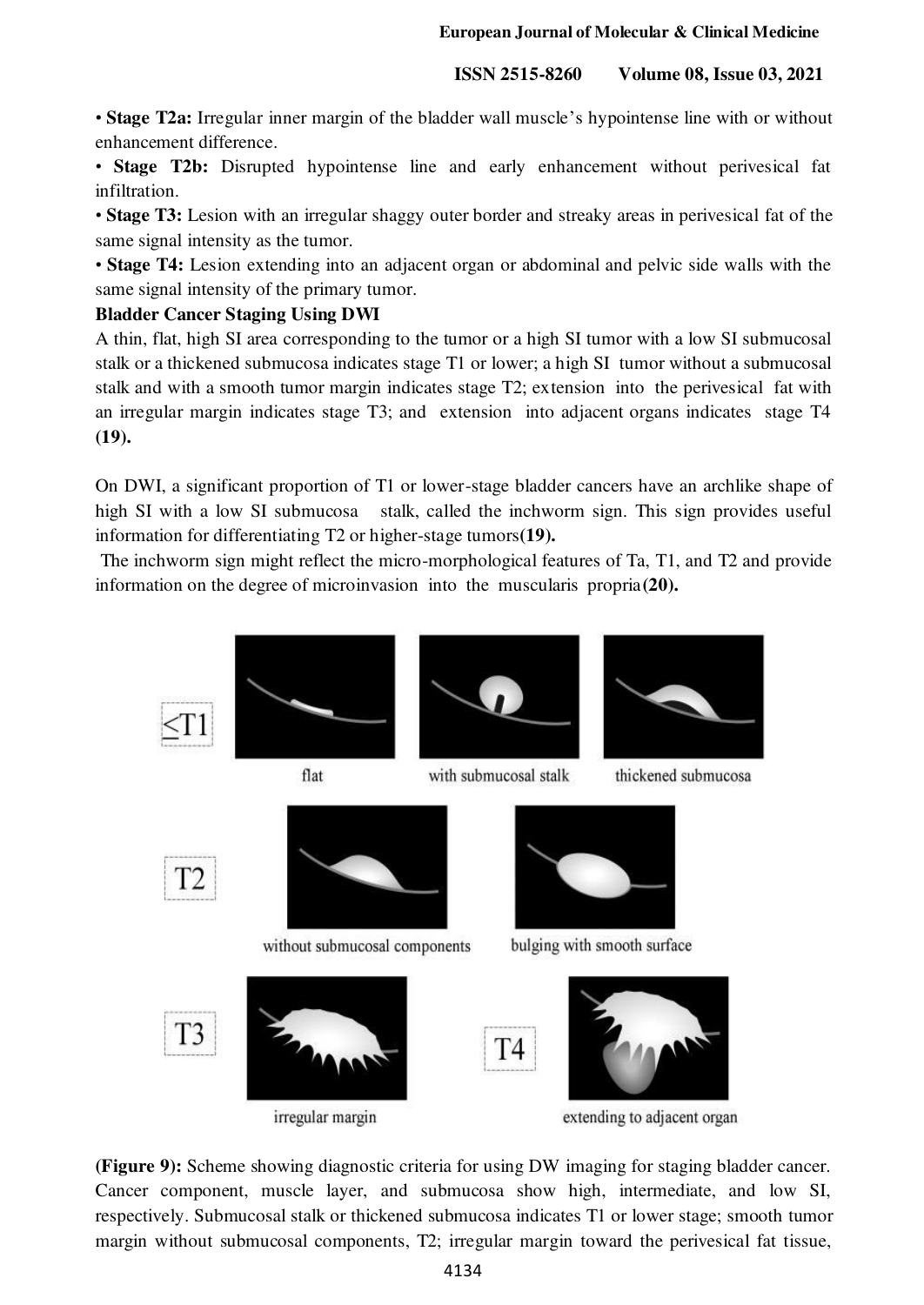T3; and extension into adjacent organs, T4**(19).**

**ConflictofInterest**: Noconflictofinterest.

## **References**

- **1. Vikram, R., Sandler, C. M., & Ng CS.** Imaging and Staging of Transitional Cell Carcinoma: Part 1, Lower Urinary Tract. AJR Am J Roentgenol. 2009;192(6):1481–7.
- **2. Wong-You–Cheong JJ, Woodward PJ, Manning MA, Sesterhenn IA.**Neoplasms of the urinary bladder: radiologic-pathologic correlation. Radiographics. 2006;26(2):553–80.
- **3. Husband J. E., Olliff J. F., Williams M. P., Heron C. W. Cherryman GR.** Bladder Cancer: Staging with CT and MR Imaging. Radiology. 1989; 173:435–40.
- **4. Koutsilieris M, Tenta R, Tiblalexi D, Pitulis N, Sotiriou E, Lembessis P, et al.** Bone Metastasis Microenvironment Participates in the Development of Androgen Ablation Refractoriness and Chemotherapy Resistance of Prostate Cancer Cells Residing in the Skeleton: Clinical Implications. Integr Oncol Growth. 2005;335–44.
- **5. Kundra V, Silverman PM.** Imaging in the diagnosis, staging, and follow-up of cancer of the urinary bladder. Am J Roentgenol. 2003;180(4):1045–54.
- **6. Totaro A, Pinto F, Brescia A, Racioppi M, Cappa E, D'Agostino D, et al.** Imaging in bladder cancer: Present role and future perspectives. Urol Int. 2010;85(4):373–80.
- **7. Caruso G, Salvaggio G, Campisi A, Melloni D, Midiri M, Bertolotto M, et al.** Bladder tumor staging: Comparison of contrast-enhanced and gray-scale ultrasound. Am J Roentgenol. 2010;194(1):151–6.
- **8. Blick CGT, Nazir SA, Mallett S, Turney BW, Onwu NN, Roberts ISD, et al.** Evaluation of diagnostic strategies for bladder cancer using computed tomography (CT) urography, flexible cystoscopy and voided urine cytology: Results for 778 patients from a hospital haematuria clinic. BJU Int. 2012;110(1):84–94.
- **9. De Haas RJ, Steyvers MJ, Fütterer JJ.** Multiparametric MRI of the bladder: Ready for clinical routine? Am J Roentgenol. 2014;202(6):1187–95.
- **10. Watanabe H, Kanematsu M, Kondo H, Goshima S, Tsuge Y, Onozuka M, et al.** Preoperative T staging of urinary bladder cancer: Does diffusion-weighted MRI have supplementary value? Am J Roentgenol. 2009;192(5):1361–6.
- **11. El-Assmy A, Abou-El-Ghar ME, Mosbah A, El-Nahas AR, Refaie HF, Hekal IA, et al.** Bladder tumour staging: Comparison of diffusion- and T2 -weighted MR imaging. Eur Radiol. 2009;19(7):1575–81.
- **12. Verma S, Rajesh A, Prasad S.R, Gaitonde K, Lall C.G, Mouraviev V. et al.** Urinary bladder cancer: role of MR imaging. Radiographics. 2012;32(2):371–87.